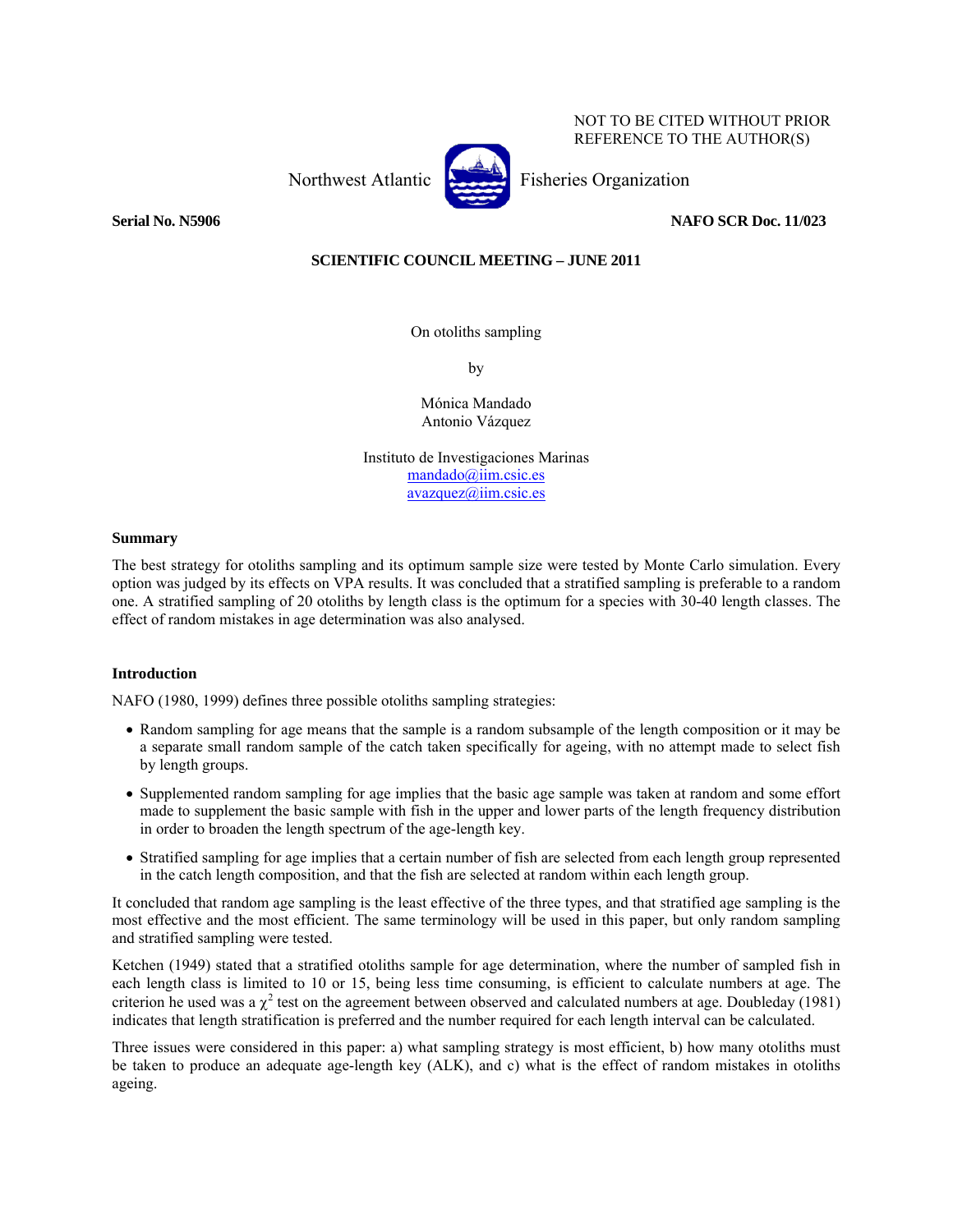In general, the criterion to establish a minimum sample size is linked to the precision required in the final results. Taking into account that otoliths are aged just to allow analytical analysis of the stock abundance, our approach is to use precision of VPA results as the only goodness criterion.

#### **Methods**

The Monte Carlo simulation as described by Vázquez and Mandado (2010) was used. The method allows to check the behaviour of any option when using analytical models: ADAPT (Gavaris 1988) or XSA (Darby and Flatman 1994). In each iteration the procedure defines a simulated "exact" case where abundance, fishing mortality, catch at age and survey indices at age satisfy the population dynamics equations. From these figures one input set of data is derived by introducing random variability on catch at age data and survey abundance at age indices. Every input data equals its simulated "exact" figure modified by a random factor with log-normal distribution:

 $C_{a,y}$  – reported catch in number at age *a* and year *y* 

$$
C_{a,y} = spC_{a,y} \times \varepsilon
$$
 [1]

being:

 $spC_{a,y}$  – simulated population's Catch in number at age *a* and year *y* (exact figure)  $\varepsilon = \log N (\mu = 1, \text{cvCA})$ cvCA = parameter (coefficient of variation of commercial Catch at Age)

 $I_{a,y}$  – observed survey index for age *a* and year *y* 

$$
I_{a,y} = \mathrm{spl}_{a,y} \times \varepsilon
$$

being:

 $spl_{a,y}$  – simulated population's survey Index for age *a* and year *y* (exact figure)  $\varepsilon = \log N (\mu = 1, \text{cvSI})$  $cvSI = parameter$  (coefficient of variation of Survey Indices)

Partial recruitment to the simulated population also exhibits annual variability.

PRa – Partial Recruitment at age *a*

$$
PR_a = N \ (\mu = s p PR_a, s.d. = s d PR parameter)
$$
 [3]

being:

sp $PR_a$  – simulated population's Partial Recruitment at age *a* (exact figure)

Equations [1] and [2] were modified to make otoliths sampling an intermediate step in both catch at age data and survey indices. In the case of commercial catches additional intermediate steps include the following variables:

FrecCl,a,y – length frequency of catch at age, for length *l*, age *a*, and year *y*.

$$
\text{FreeC}_{1,a,y} = C_{a,y} \times \text{Free}_{1,a} \tag{4}
$$

being:

Frec<sub>l,a</sub> = predefined length distribution for each age (Figure 1).  $\Sigma_l$  Frec<sub>l,a</sub>=1, for each age.

 $LFC_{1y}$  – Length distribution of the catch, for length *l* and year *y*.

$$
LFC_{1,y} = \sum_{a} \text{FreeC}_{1,a,y} \tag{5}
$$

ALK  $_{1, a,y}$  – Age-length key, built by random selection of length-age pairs with the probabilities set by FrecC<sub>l,a,y</sub>. Two strategies for producing ALKs were considered, those denoted as "random" and "stratified", which difference how every age-length pair is selected from the "exact" figure (simulated otoliths). The "exact" figure was prepared as a set of 10000 age-length pairs where each pair frequency was the same as in the simulated catch at age (Frec $C_{1,a,y}$ ).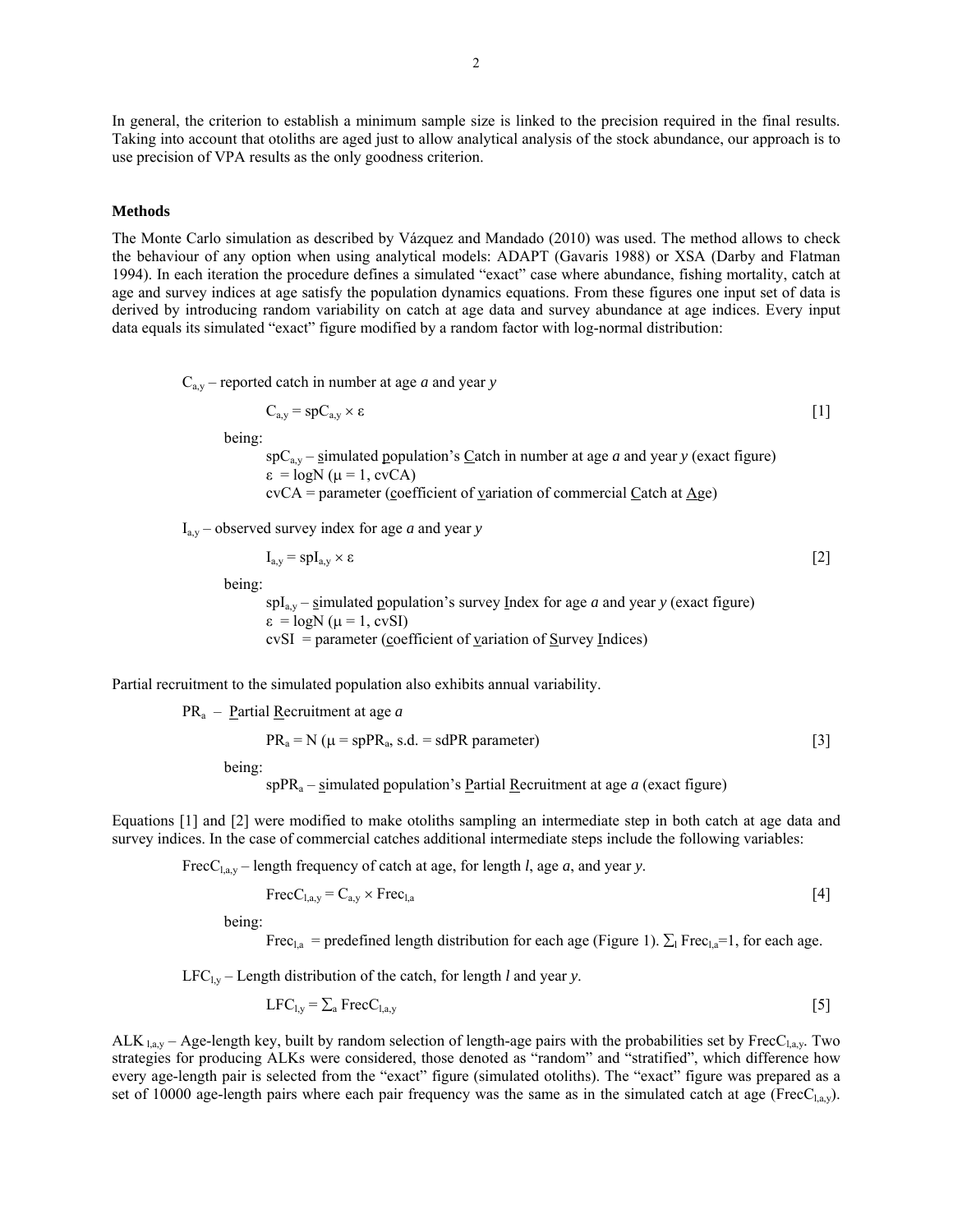Every ALK was done by selecting so many age-length pairs from that set as required according to the following criteria<sup>1</sup>.

- **Random selection**: age-length pairs were selected at random. The process only finish when a determined number of pairs has been produced. Total number was set at: 100, 200, 500, 1000 and 3000.
- **Stratified selection**: age-length pairs were selected at random but only recorded if the number of previous pairs for that length class were less than a predefined limit. The process finish when the number of revised possible pairs is ten times the attainable maximum ( $10 \times$  number of length groups  $\times$  limit). The limit for was set at: 5, 10, 20, 50 and 100 otoliths at each length class.

An additional procedure was introduced to simulate mistakes in age determination. Once an age-length pair was selected, a random process was followed to maintain that age or to change it to age+1 or age-1 (both cases being equally probable), with total mistakes reaching predefined levels between 0 and 50%. This procedure tries to mimic the ageing random mistakes, but not the systematic ones.

Finally, equation [1] for catch at age was replaced with:

$$
C_{a,y} = \sum_{l} (LFC_{l,y} \times ALK_{l,a,y})
$$

The ageing process through otoliths introduces a new component of variability in catch at age input data, which had originally the same value to every age-year combination (Equation [1]). Length sampling would also be an additional source of variability, but such variability was not considered here: equations [4] and [5] do not include any stochastic term, so length distribution of the catch (LFC<sub>l,y</sub>) comes from the reported catch (C<sub>a,y</sub>) directly.

A similar procedure was applied to survey indices, so for each survey:

FrecS<sub>la,y</sub> – length frequency of one survey for length *l*, age *a*, and year *y*.

 $FrecS<sub>law</sub> = I<sub>a,v</sub> \times Frec<sub>la</sub>$ 

being:

 $\overline{a}$ 

Frec<sub>l,a</sub> = the same predefined length distribution at age as used for the catch

 $LFS_{Ly}$  – Length distribution in the survey, for length *l* and year *y*.

 $LFS_{Ly} = \sum_{a} FrecC_{Lay}$ 

ALK  $_{1, a,y}$  – Age-length key, built by random selection of length-age pairs with the probabilities set by FrecS<sub>l,a,y</sub>.

Equation [2] for survey abundance indices at age was replaced with:

$$
I_{a,y} = \sum_{l} (LFS_{l,y} \times ALK_{l,a,y})
$$

Two independent surveys were simulated, as in Vázquez and Mandado (2010).

Each set of catch at age and survey indices at age was analysed with two different ADAPT formulations and one XSA. Vázquez and Mandado (2010) tested three different ADAPT formulations, and concluded that the one with greater number of parameters "produces solutions that are very far away of the simulated population"; that formulation also produces the highest inaccuracy indices in our analysis, so it was excluded of any further

 $\{x\} = \chi^2()$  =>  $\{\sqrt{2 \cdot x}\} = N(\sqrt{2 \cdot df} - 1), \sigma^2$ (Abramowitz and Stegun 1972)

The test confirms the goodness of the FORTRAN rand() function to produce 10000 equally probable cases.

 $1$  It was questioned if each of the 10000 cases were equally probable, which is the same as questioning the uniform distribution of the FORTRAN rand() function at a very fine scale. A chi-square  $(\chi^2)$  test was done after distributing 1000 times 10000 values on the 10000 possible cases. The  $\chi^2$  distribution with so many degrees of freedom (df) satisfy: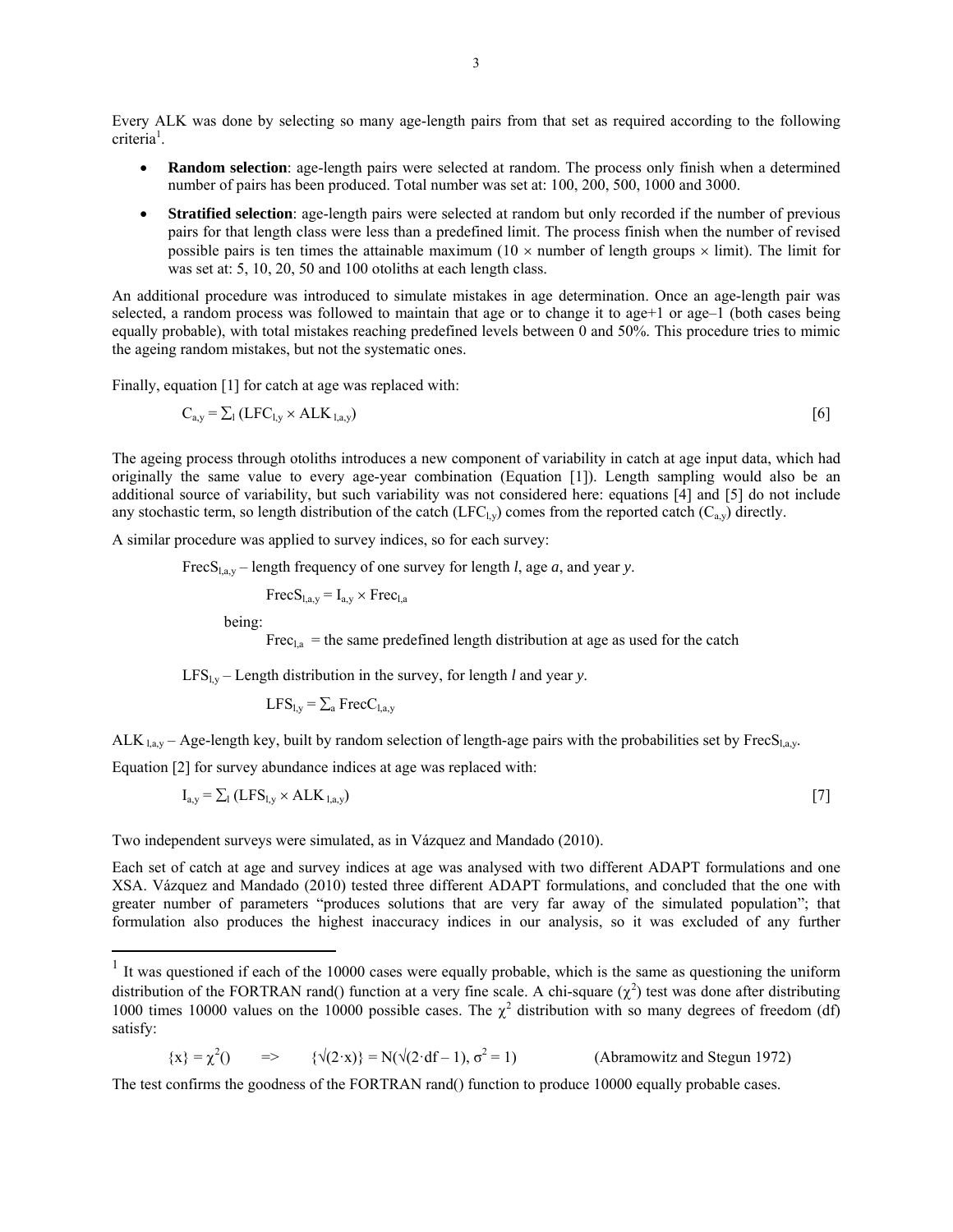consideration; the remaining two formulations provide quite similar results: ADAPT-10, with survivors of all year classes in the last year being parameters, and ADAPT-9, equal the former one but the oldest age being excluded as parameter.

Consistency of the retrospective was measured with the  $\sigma$ 1 index (Vázquez and Mandado 2010).

σ1 – Compares survivors' abundance at age in retrospective peel\_p with the same figure in peel\_p-1, and calculate the squared root of mean of squared relative differences (peel\_p is a retrospective case where the last p years were eliminated)

$$
\sigma1 = \sum_{p=1,5} \sqrt{\sum_{a=1,na} (N^p_{a,yp} / N^{p-1}_{a,yp} - 1)^2 / na} / 5
$$
  
being: a - ages from 1 to na  
yp - survives' year in peel\_p

The agreement between the ADAPT or XSA results and the simulated population was measured by inaccuracy indices (they are named *bias indices* in the original paper). Among them, π3\* and σSSB3\* are good indicators of overall inaccuracy (Vázquez and Mandado 2010). They compare results on abundance or SSB in every year ( $N_{av}$  or  $SSB_y$ ) with the same figures in the simulated population (spN<sub>a,y</sub> or spSSB<sub>y</sub>):

 $\pi$ <sup>3\*</sup> – Mean squared root of squared logarithmic relative abundances for the last 15 years

$$
\pi 3^* = \sum_{y = ny-14, ny} \sqrt{\frac{y}{2}} \sqrt{\frac{y}{2}} \left( \ln (N_{a,y} / \sqrt{spN_{a,y}}) \right)^2 / \sqrt{\frac{y}{15}}
$$
  
being:  $y - \sqrt{p}$ 

ny – survivors' year

σSSB3\* – Squared root of mean squared relative differences in SSB for the last 15 years

 $\sigma$ SSB3\* = sqrt  $[\sum_{y=ny-14,ny} (SSB_y / spSSB_y - 1)^2 / 15]$ 

Every Monte Carlo simulation comprises 1000 cases, each of them based on a new simulated population which was analysed with two ADAPTs and one XSA, including retrospective and inaccuracy indices for each of them. In doing so there are many cases where convergence is not achieved in either ADAPT or XSA. Non-convergence was particularly numerous with very low number of otoliths, or when the mistakes in age determination were too frequent; in both cases ALKs became too poor for consistent catch at age or survey indices input data. In order to allow the analysis when non-convergence was initially detected, the calculus routines were modified as follow:

ADAPT – The analysis starts with only those parameters (survivors) their calculation was feasible. However, an error occurs when some parameter approaches to cero along the Marquardt iteration. In those cases, the involved parameter is taken out of the analysis and its value is set to cero.

XSA – No F-shrinkage to the final year was initially assumed. When non-convergence occurs, F-shrinkage was set to two years. As in the ADAPT case, this problems mostly arrives from very low catch at some age in the last year.

In order to avoid cases were the analysis were not further completed due to lack of convergence in both ADAPT and XSA, indices with a deviation greater than 5 s.d. were excluded to calculate the final mean. Furthermore, even inaccuracy indices are independent of a retrospective analysis, indices were only considered if the retrospective output was correctly completed. It allows considering further relationship among indices.

The method was checked to verify that inaccuracy indices indicate complete coincidence between VPA results and simulated data when sources of variability in equations [1], [2] and [3] were cero, and when the ALK intermediate step was suppressed.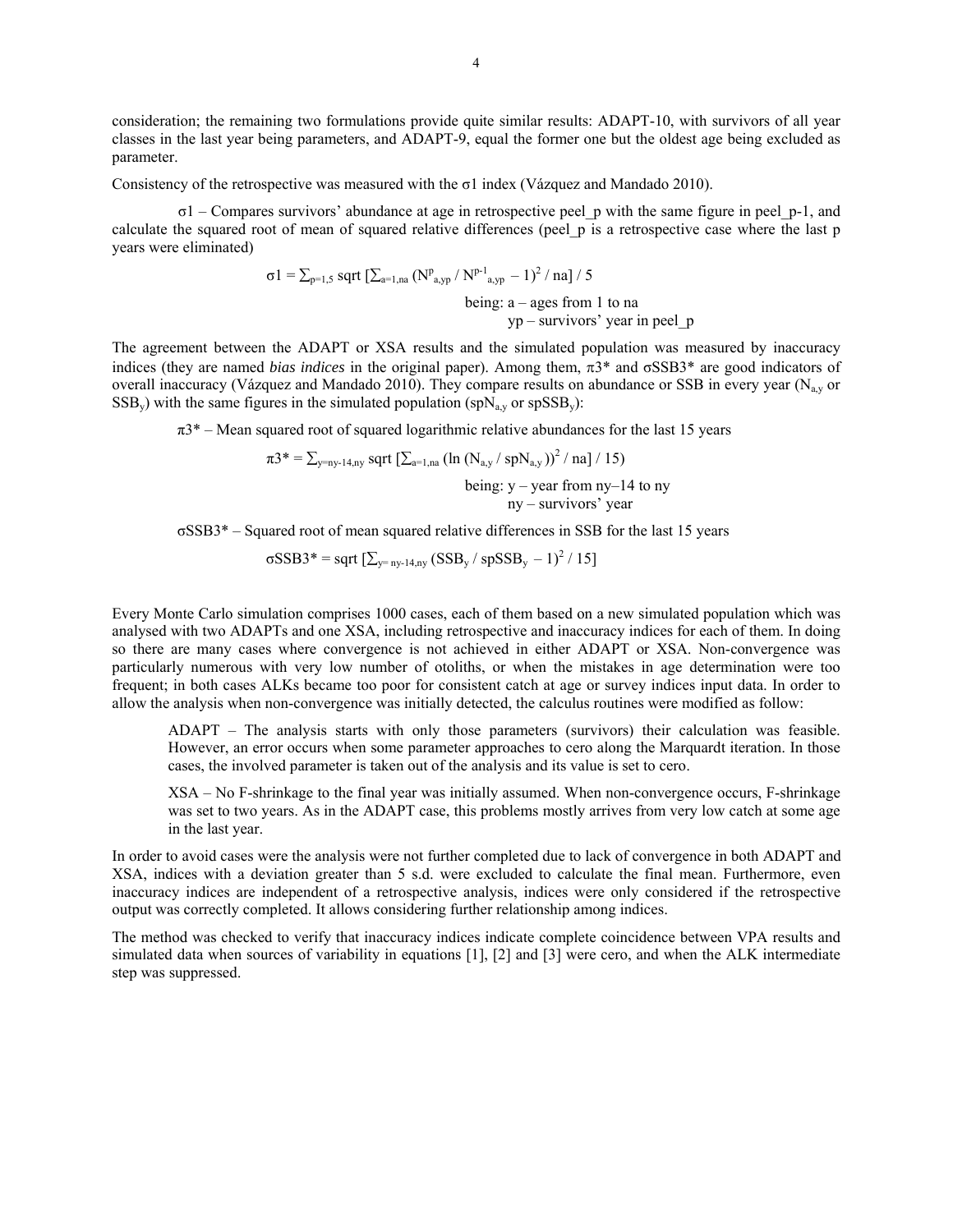## **Results**

Three issues were under consideration: otoliths' sampling strategy, sample size, and the percentage of mistakes in age determination. In order to make the analysis as simple as possible, other sources of variability were excluded, that is, cvCA in [1], cvSI in [2] and sdPR in [3] were all equal cero, so only the variability introduced by otoliths ageing was considered.

Figure 2 compares both sampling strategies with different sample sizes. It must be noted that abscissas scales are different for both sampling strategies. These graphics illustrates main features of both strategies as well as some characteristics of the method:

- On retrospective analysis The  $\sigma$ 1 retrospective index decreases with increasing sample size.
- On inaccuracy indices The  $\pi$ 3<sup>\*</sup> and  $\sigma$ SSB3<sup>\*</sup> inaccuracy indices decrease with increasing sample size (a lower value of inaccuracy index means higher accuracy).
- On precision Stratified sampling produces lower retrospective and inaccuracy indices that random sampling, either with or without ageing mistakes, for equivalent overall sample size.
- On the required sample size Stratified sampling reaches its almost asymptotic value at lower sample size than random sampling: roughly 660 (20 per length class) vs 1000 otoliths. In our case study, with roughly 40 length classes, 10 otoliths by length group in stratified sampling requires around 330 otoliths in total (not all length classes had frequency or completed the predefined number of otoliths).
- On ageing mistakes' effect The  $\pi$ 3\* inaccuracy index is the most sensible to ageing mistakes, but  $\sigma$ 1 retrospective and σSSB3\* inaccuracy indices are quite insensible.

Figures 3 and 4 illustrate the effect of ageing mistakes on both sampling strategies at different sample sizes. Main conclusions are:

- The  $\sigma$ 1 retrospective index is almost insensible to ageing mistakes.
- The  $\pi$ 3<sup>\*</sup> inaccuracy index is more sensible than  $\sigma$ SSB3<sup>\*</sup> inaccuracy index to ageing mistakes because the first one is based on numbers at age while SSB is the joint of many year-classes. When a mistake occurs at some age the decrease in abundance produced in that age is compensated by same increase in a close age, and the effect on SSB is partially minimized.
- Inaccuracy indices might indicate that disagreement between VPA results and the simulated population increases with ageing mistakes, and it occurs with the  $\pi 3^*$  inaccuracy index, but it is not so clear for σSSB3\*, particularly in the random strategy. The anomalous behaviour of the σSSB3\* inaccuracy index in the analysis of the random strategy is due, we think, to the high number cases (up to 10%) where the VPA was not accepted in the established conditions (which includes converged VPA and retrospective analysis completed), which resulted in skew results.
- Both figures remark the very obvious fact that disagreement between VPA results and the simulated population increases with the level of ageing mistakes and, what is remarkable, it cannot be compensated by increasing sample size.

### **Discussion**

The described Monte Carlo simulation is a useful tool to analyse sampling strategies.

Stratified sampling ALK being preferable to random sampling has been well established in literature (i.e.: Ching-Ping 2009), but the method here describe allows to quantify goodness of the sampling strategy.

Even the stratified sampling strategy has the best behaviour when catch is high, it will become close or equal the random strategy when catch is low, so low that only some length classes could be completed. It means that the strategy *per se* does not guarantee the quality of the sampling, but enough number of otoliths well distributed along the whole length interval.

Ageing mistakes cannot be identified by a retrospective index such as  $\sigma$ 1.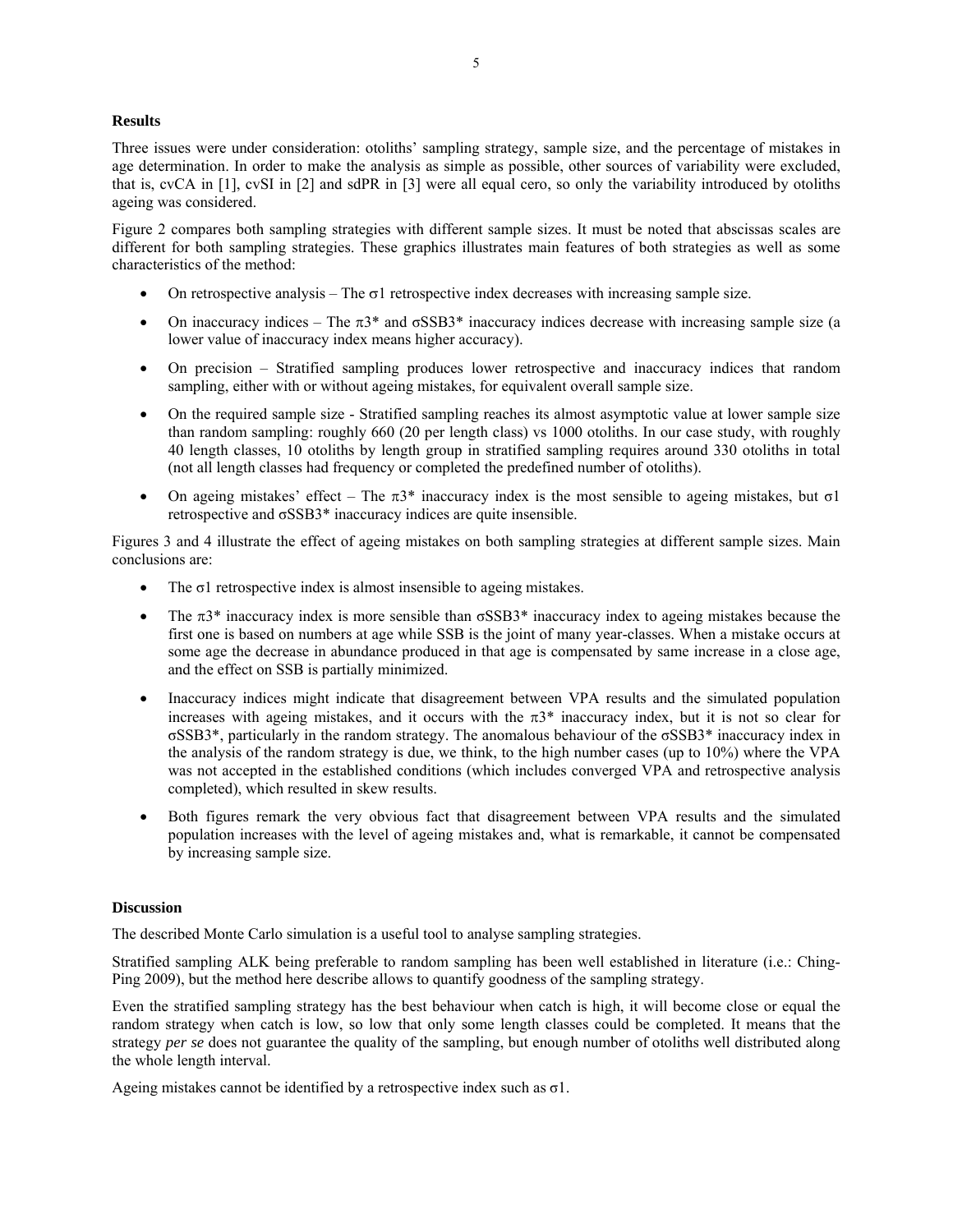### **References**

Abramowitz, M. and I.A. Stegun (eds.) - 1972. Handbook of mathematical functions. Dover, NY, 1046 pp.

- Ching-Ping, C.– 2009. Evaluation of the Sampling Efficiency of Three Otolith Sampling Methods for Commercial King Mackerel Fisheries. *Trans. Am. Fish. Soc.* 138:5, 990-999.
- Darby C.D. and S. Flatman 1994. Virtual Population Analysis: Version 3.1 (Windows/DOS) User Guide*. Information Technology Series, No. 1. Lowestoft: MAFF, Directorate of Fisheries Research,* 85 pp*.*
- Doubleday, W.G.– 1981. Manual of Groundfish Surveys in the Northwest Atlantic. *NAFO Sci. Counc. Studies* 2.
- Gavaris, S.– 1988. An adaptive framework for the estimation of population size. *Can. Atl. Fish. Adv. Comm. (CAFSAC) Res. Doc.* 88/29.
- Ketchen, K. S.– 1949. Stratified subsampling for determining age distributions. *Trans. Am. Fish. Soc.* 79:205-212.
- NAFO 1980. Revised outline of NAFO Sampling Program. *NAFO SCS Doc.* 80/VI/20.
- NAFO 1999. Inventory of Sampling Data 1990-1994. *NAFO*.
- Vázquez, A. and M. Mandado 1010. Random Retrospective Pattern in Fish Stock Assessment. *NAFO SCR Doc.* 10/36.



**Figure 1** –Length frequencies distribution as assigned to each age.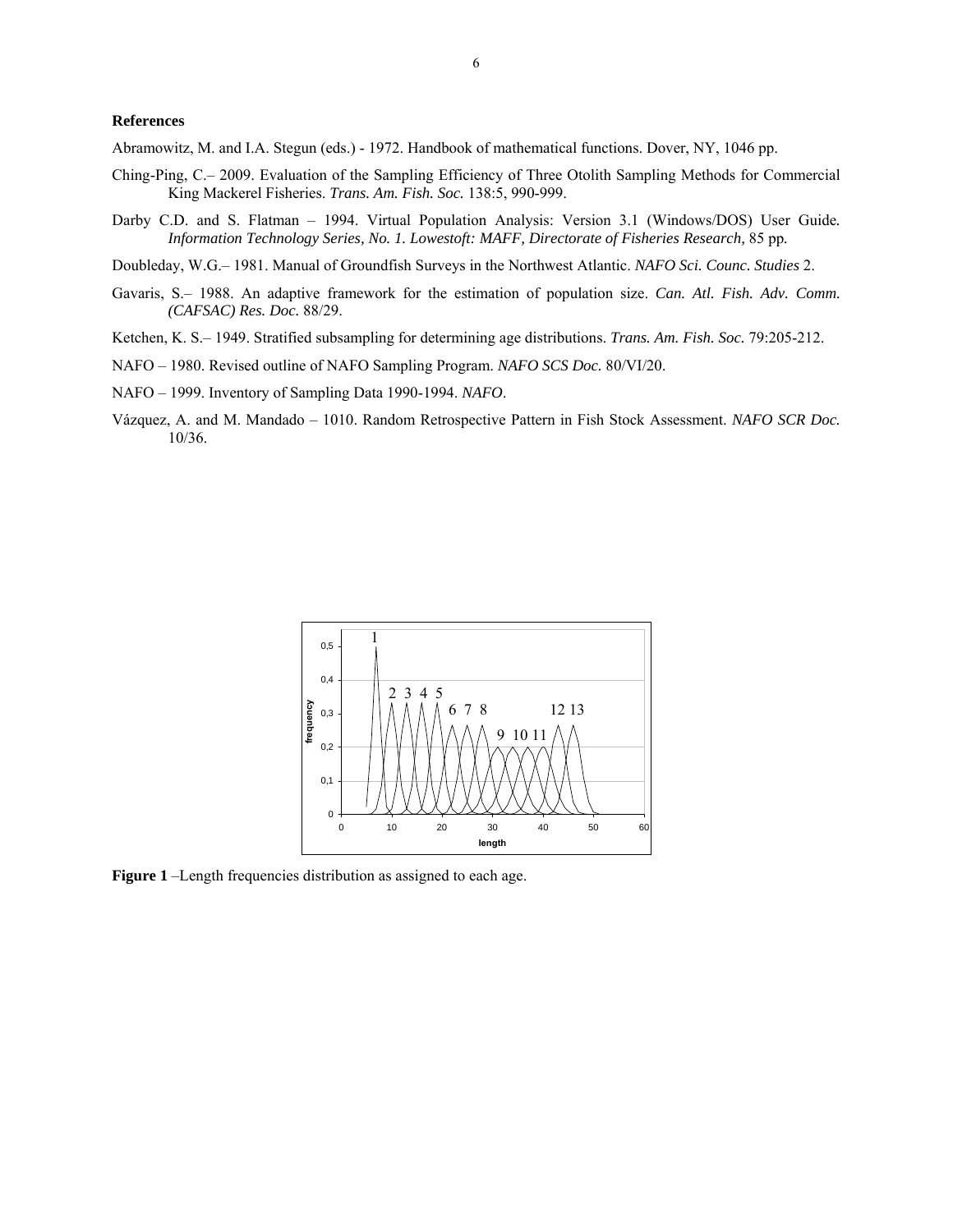

**Figure 2** – Retrospective index ( $\sigma$ 1) and inaccuracy indices ( $\pi$ 3<sup>\*</sup>,  $\sigma$ SSB3<sup>\*</sup>) vs sample size. Random/Stratified, no mistakes/5% mistakes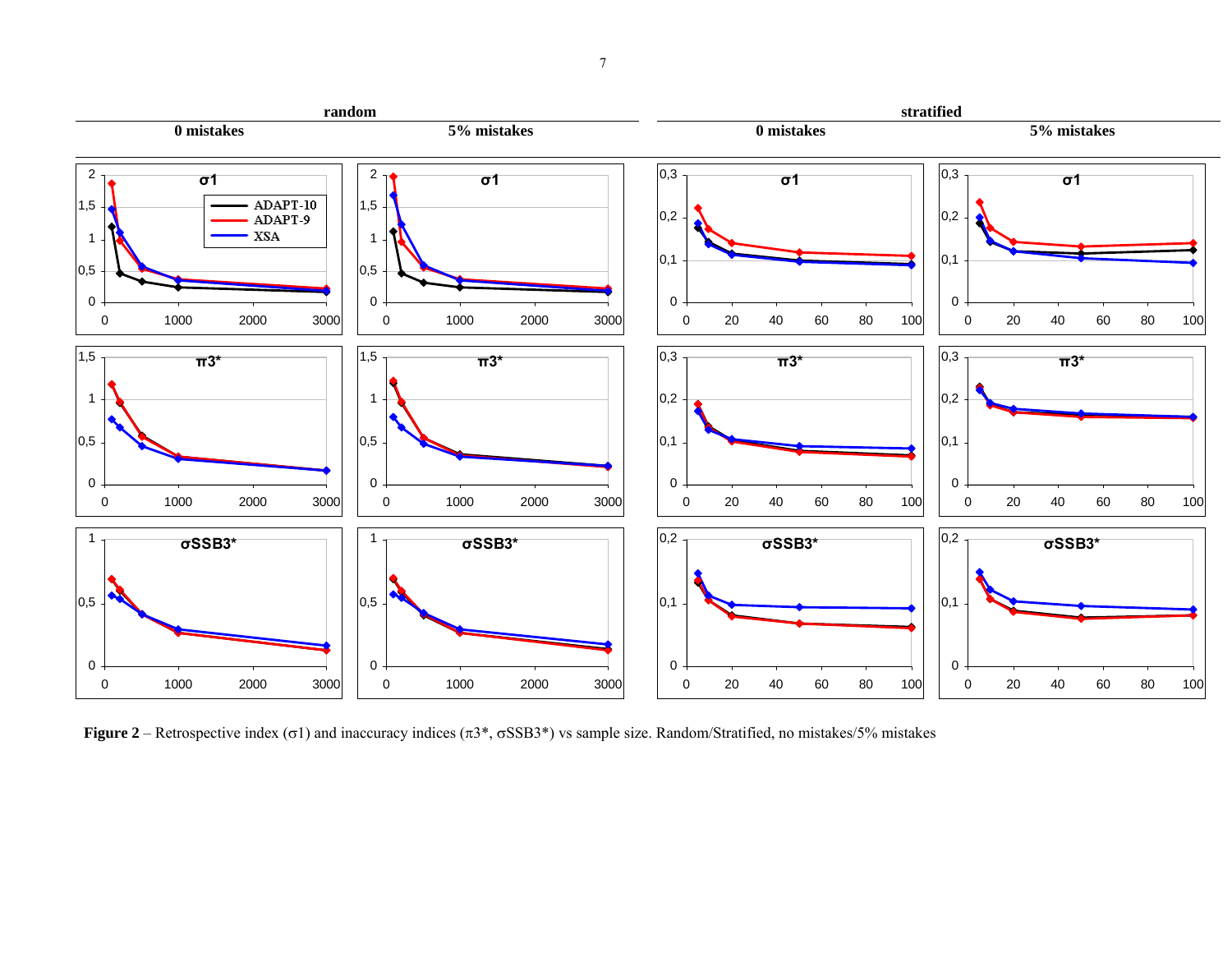

**Figure 3** – Otoliths' random selection. Retrospective index ( $\sigma$ 1) and inaccuracy indices ( $\pi$ 3<sup>\*</sup>,  $\sigma$ SSB3<sup>\*</sup>) vs mistakes in age determination (from 0 to 50%) for 4 levels of sample size: 100, 200, 500 and 1000 otoliths.

8